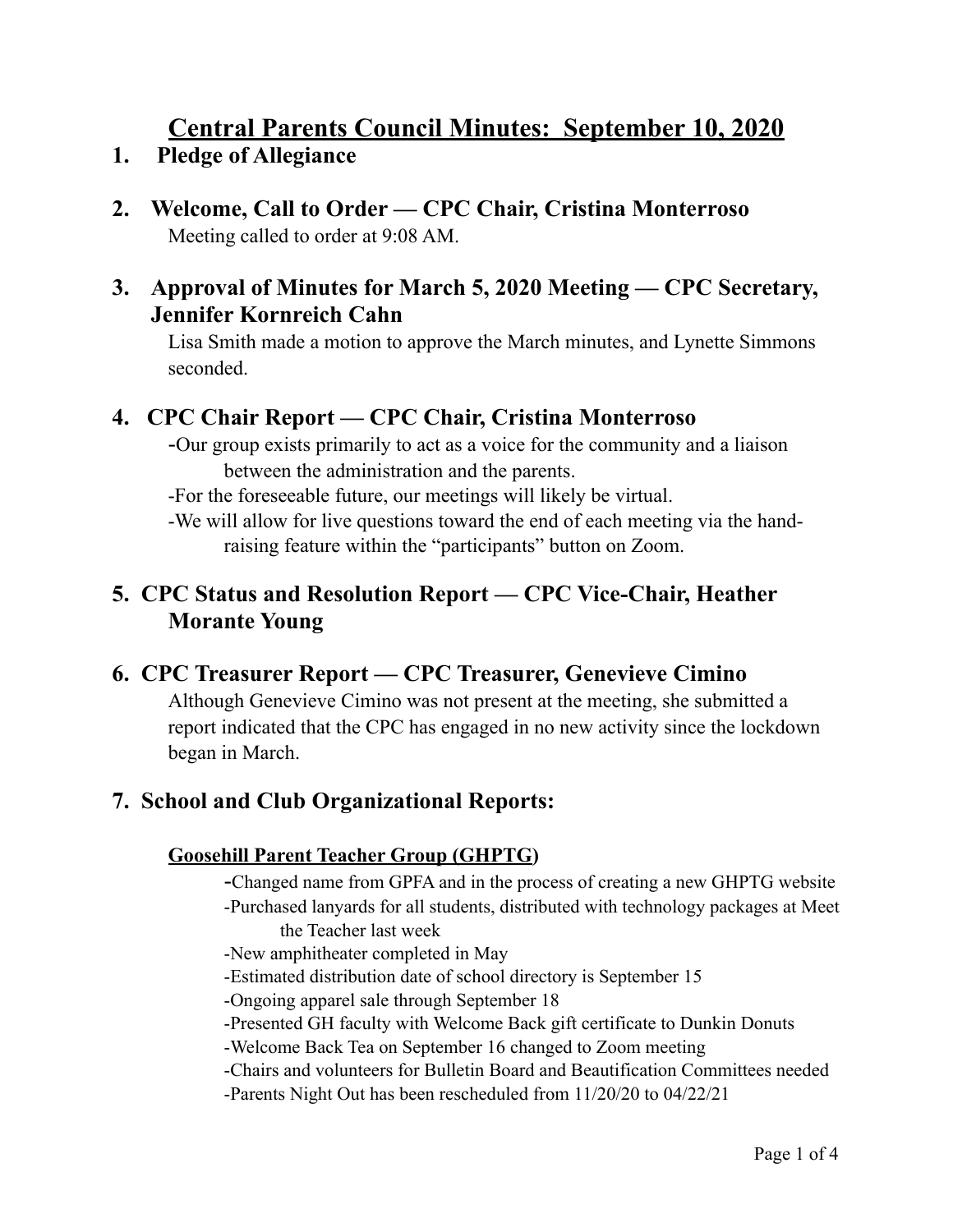#### **Lloyd Harbor School Parent Teacher Group (LHSPTG)**

- -New Family Ambassador Program began in early summer to welcome the 12 new families at LHS
- -Our annual online school supply sale garnered over 250 orders, and collected over \$5000 in annual dues
- -Held a fall apparel sale in August and sold over 150 LHS face masks
- -Gave LHS face masks as a Welcome Back gift to all faculty and staff
- -Held New Family Orientation on September 1
- -PTG Committee Chair Virtual Meeting and Welcome Back Virtual Breakfast to be held on September 17

#### **West Side School Parent Teacher Group (WSSPTG)**

 -WSS has 5 new families, a new sixth-grade teacher, and a new music teacher -The PTG greeted the teachers with a Welcome Back breakfast

- 
- -Our Beautification Committee planted new flowers
- -Upcoming events include a Picture Day, a virtual book fair, and a new take on our Fall Festival

#### **Junior/Senior High School (CHSPTG)**

-CHSPTG meeting to be held on September 15 via Zoom

- -Welcome Back Faculty Tea will be held on September 17
- -Weekly notes will be sent to all families through the end of September; then they will be available only to PTG members

#### **Arts Booster Club (ABC)**

- -ABC membership provides funds to support all aspects of the arts at the junior and senior high school, and to grant seniors with ABC scholarships for their artistic endeavors
- -Kudos to our 2019-2020 recipients: Colin Bacchi, Julia Bavaro, Chrisopher Geraci, Lucia Kasper, Julia Kopp, Serena Li, Sianna Monti, Grace Posillico, Anna Tesoriero, and Katherine Tuohy

#### **Cultural Arts Committee (CAC)**

-No updates reported at this time.

#### **Families of the Community United with Schools (FOCUS)**

 -Held a spring presentation of "Parenting Through the Pandemic" with Ms. Campbell, which featured a Q&A

 -Send feedback and suggestions to [focuscoldspringharbor@gmail.com](mailto:focuscoldspringharbor@gmail.com)  -Follow us on Facebook @CSHFOCUS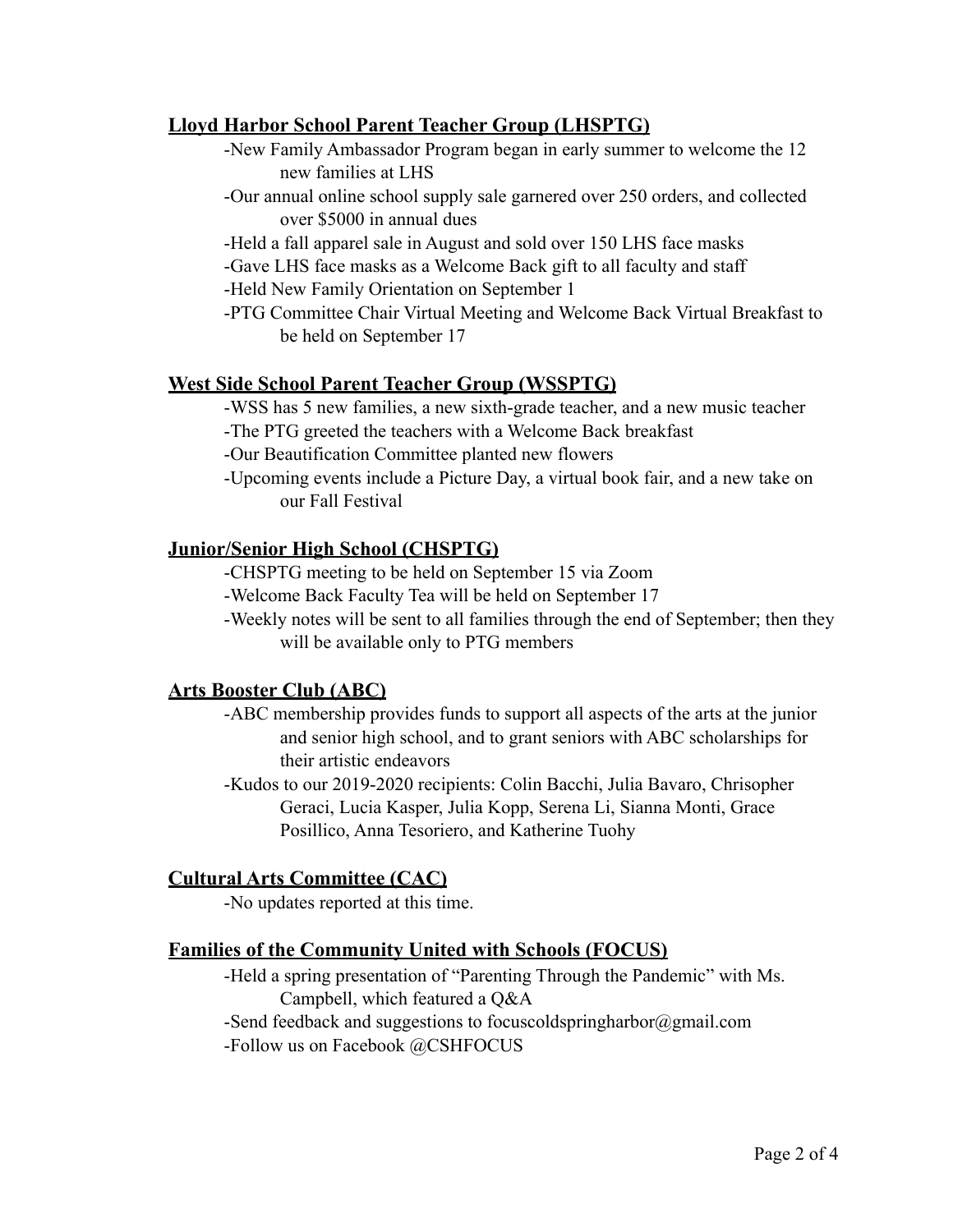#### **Special Education Parent Teacher Organization (SEPTO)**

-Hosted a Zoom call with Ms. Campbell on Sept. 2 to address parents' concerns.

- -The Special Education department has requested label makers and supply kits for each student to store in their special ed classroom
- -"Back to School 101 During COVID" will be held at 9:45 AM on Sept. 22
- -SEPTO parents and students made a "thank you" video for staff members
- -Gift cards for the Special Ed staff will be distributed this week
- -The feasibility of holding LH Homework Club and Friendship Fridays will be discussed in October

-Contact us at [cshsepto@gmail.com](mailto:cshsepto@gmail.com)

#### **Seahawks Booster Club (SBC)**

-No updates reported at this time.

#### **Cold Spring Harbor Education Foundation**

- -Provided an emergency grant of \$30K to cover web cameras and other equipment to aid in this challenging school year
- -Cocktail party to be held at the Kean Building on October 20-21 for businesses who have supported the Foundation, as well as interested new businesses -Main fundraiser this year will be a golf/tennis outing this spring -Other planned events: a Tory Burch sip-and-shop, and brunch

## **8. Presentation**

Mr. Fenter and Ms. Campbell discussed school reopening from 9:50 AM to 10:18 AM. They reported that the first two days of school had gone smoothly overall despite the many new challenges. They reviewed the rationale behind the decision to choose reopening with a hybrid model—which, they noted, though imperfect, will afford the district the combination of optimal safety and the flexibility to pivot to either full-time in-person or virtual learning as needed. Mr. Fenter provided general parameters that will facilitate reopening in-person learning five days a week: continued low rates of infection in the area; additional guidance from the state and health department; and the outcomes of other schools who have reopened five days with greater numbers of children in the classrooms. Ms. Campbell reported excellent compliance with safety protocols among the student body and district families.

## **9. Parent Issues and New Business (10:19 AM-end of meeting)**

 —A few parents pressed for further specificity on full-time reopening criteria: what the numbers (rate of infection) have to be; will a return to a 5-day schedule happen in phases; how does the willingness of the community to return play a